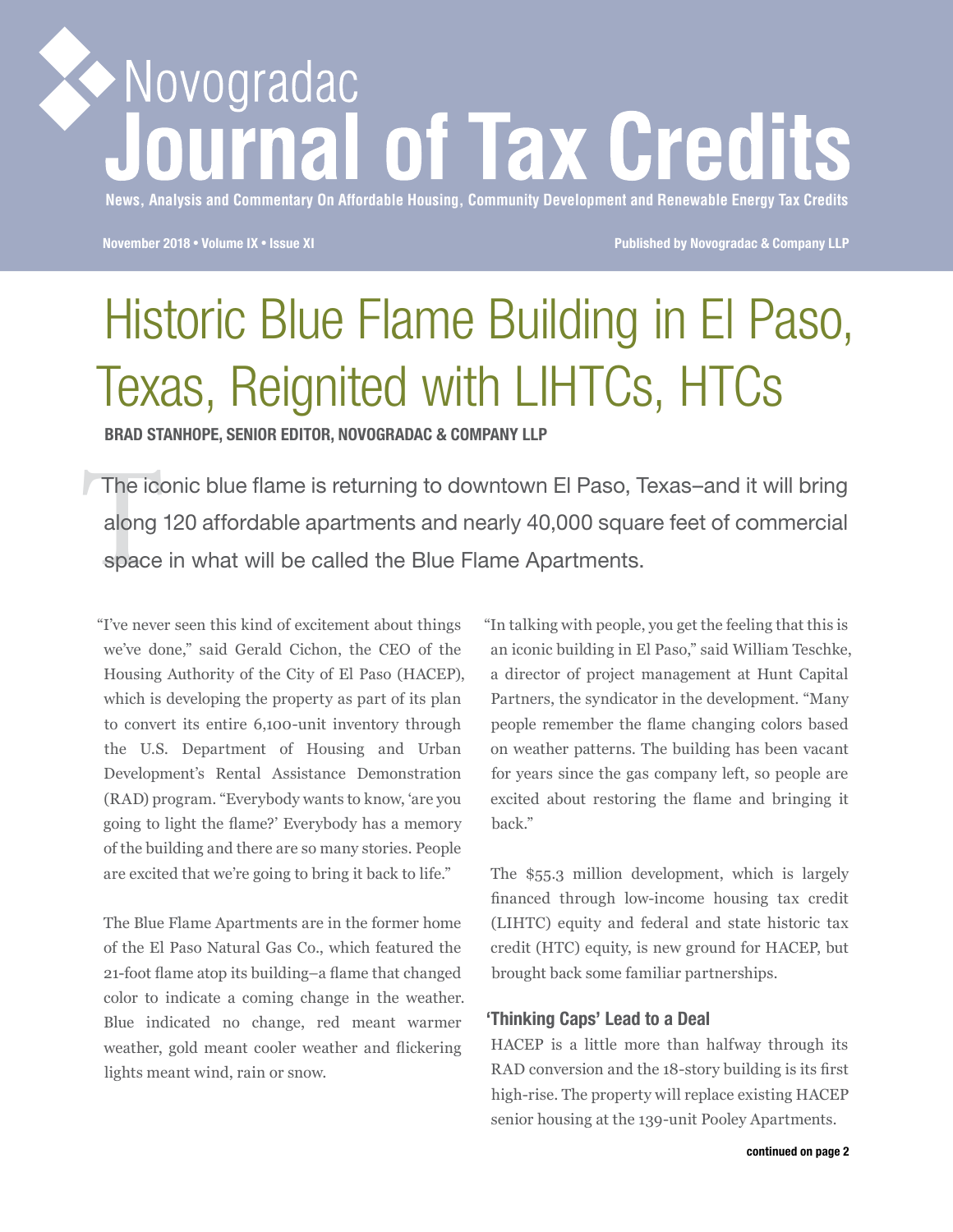#### **continued from page 1**

"El Paso has been going through a renaissance downtown," Cichon said. "We just got a Triple-A [minor-league baseball] stadium that's a few blocks away and a park that's near the building is being rebuilt. There's also a 1950s-style trolley system and we got a professional soccer team. The revitalization of an existing building in an area where there's a massive influx of money coming in is important. This is the time for affordable housing to get in, before families are priced out. We wanted to be in the middle of the revitalized area."

HACEP looked at renovating the Pooley Apartments, but the financing didn't make sense–which led to an opportunity.

"We saw the gap with 4 percent credits for the Pooley building and saw how we could do better, so we put on our thinking caps," Cichon said. "The Blue Flame came to us and we sat down with the owner, Paul Foster, one of the leading philanthropists in El Paso. He liked helping the elderly and started with that."

HACEP purchased the building for \$2.5 million, applied for 9 percent LIHTCs and began plans.

#### **'Signature Building in El Paso'**

The 18-story downtown high-rise was built in 1954 as the headquarters of the El Paso Natural Gas Co.

"In the 1950s, this was the signature building in El Paso," said Mahesh Aiyer, director at Citi Community Capital, the investor in the federal LIHTCs and HTCs. "The Blue Flame was well-known for a long time."



*Image: Courtesy of Housing Authority of the City of El Paso* **When completed, the renovation of the former home of the El Paso Natural Gas Co. will host 120 affordable apartments, as well as commercial space.**

> El Paso Natural Gas moved its headquarters to Houston and began a period when the building was occupied less often than it was vacant.

"In the last 25 years, the building has been empty except for about five years," Cichon said. "It's a massive, dark building."

www.novoco.com

www.novoco.com ◆ November 2018

November 2018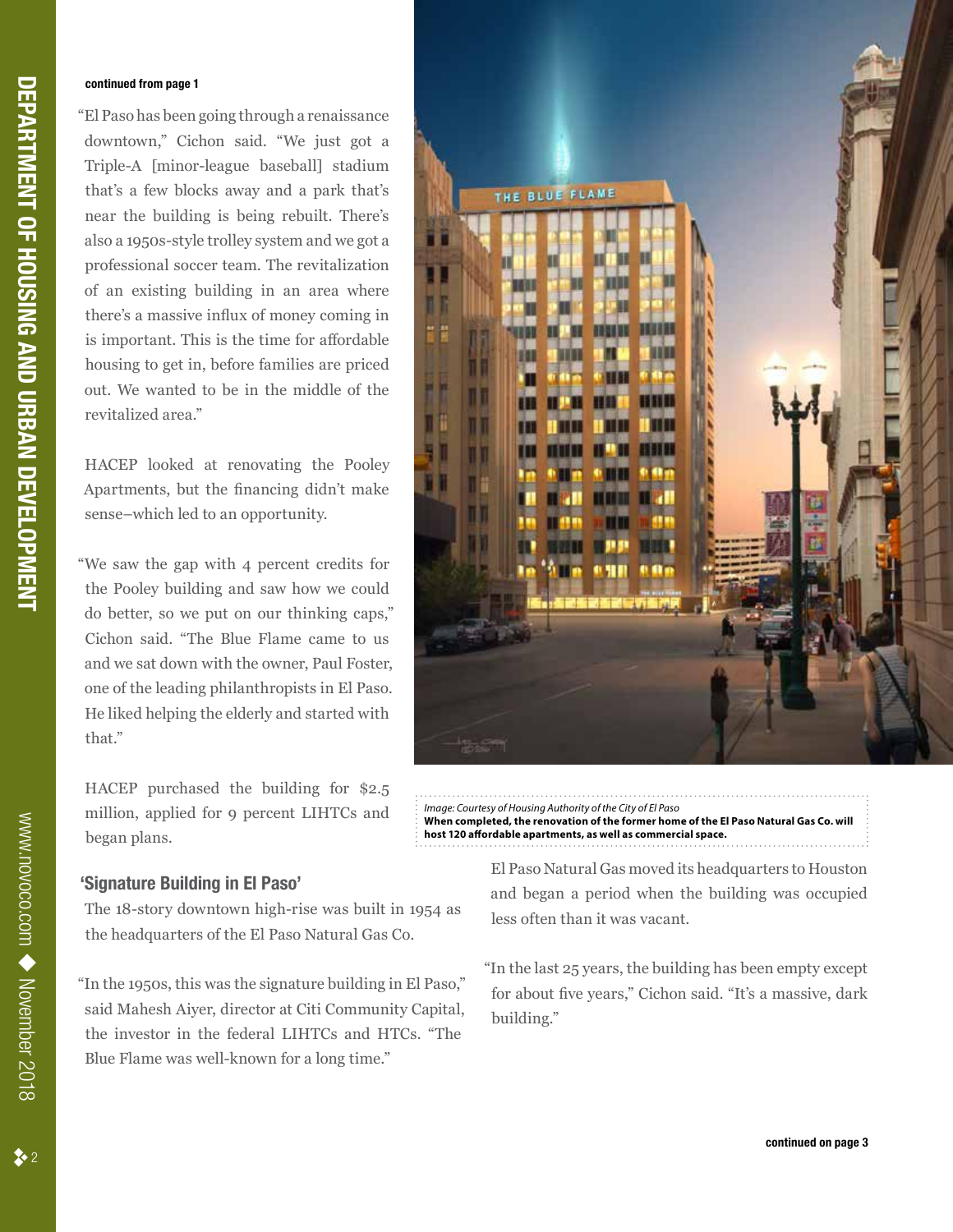#### **Apartments, Commercial, Offices**

The Blue Flame Apartments will include 120 affordable apartments for residents earning 30, 50 and 60 percent of the area median income. The property will also feature 39,672 square feet of commercial and office space: commercial on the bottom floor, office space on floors 14 through 18 and likely a restaurant on the top floor.

"The more typical [mixed-use] projects we see consist of ground-floor retail and apartments on top," Teschke said. "In this case, the lobby–and some commercial space–are on the ground floor but you also have several floors of commercial space above the residential floors. There is a wide range of possibilities for use of that space. Meanwhile, you still have brand new affordable apartments with great city views occupying the middle floors."

The residential portion will include a community room with a common-area kitchen, central laundry facilities, elevator access, a fitness center and controlled security access. There will be resident services coordination including adult education, character building, financial planning and health classes as well as social activities.

While the complex isn't designated for any specific group, Cichon knows what to expect.

"Because of the layout of the apartments–they're almost all one-bedroom–residents will mostly be seniors and disabled," Cichon said. "Right now, we have four highrises and they're all for seniors and disabled."

## **Tax Credits Create Challenges, but bring Development to Finish Line**

The combination of LIHTCs and HTCs brought a few challenges.

"There's a placed-in-service deadline of Dec. 31, 2019, imposed by the 9 percent LIHTC financing, which

really puts stress on the construction schedule, given all of the work involved with a historic rehabilitationadaptive reuse project of this magnitude," Teschke said. "There was actually some abatement and demolition work completed prior to the financial closing under a separate construction contract to ensure the entire project would be completed by the deadline."

According to Cichon, few things needed to change to make it work, though.

"Anytime you tackle a historic building, you do things you don't [initially] want to do, but you do what works out best," Cichon said. "When we tackled this, there were aspects of the 16<sup>th</sup> floor–the executive office had to stay and the interior wall needed to stay–that made it difficult.

"The historic tax credits made it viable," Cichon said. "That brought in extra funds that were needed."

#### **Partnership Made Financing Work**

The key partners in the transaction–HACEP, Hunt and Citi–are familiar with each other.

"We've syndicated the tax credits on roughly half of HACEP's RAD conversions," Teschke said. "Each project is different and presents its own set of challenges. The commercial element and adaptive reuse of an office building both made the Blue Flame project a little more complex than most. Without question, our familiarity with HACEP and Citi made it easier to work through the difficulties involved in underwriting and closing a transaction like this."

Citi has also been involved in HACEP investments throughout its conversion through the RAD program and Aiyer said this deal–replacing an aging public housing structure with the renovation of another property–was familiar.

November 2018

Novogradac Journal of Tax Credits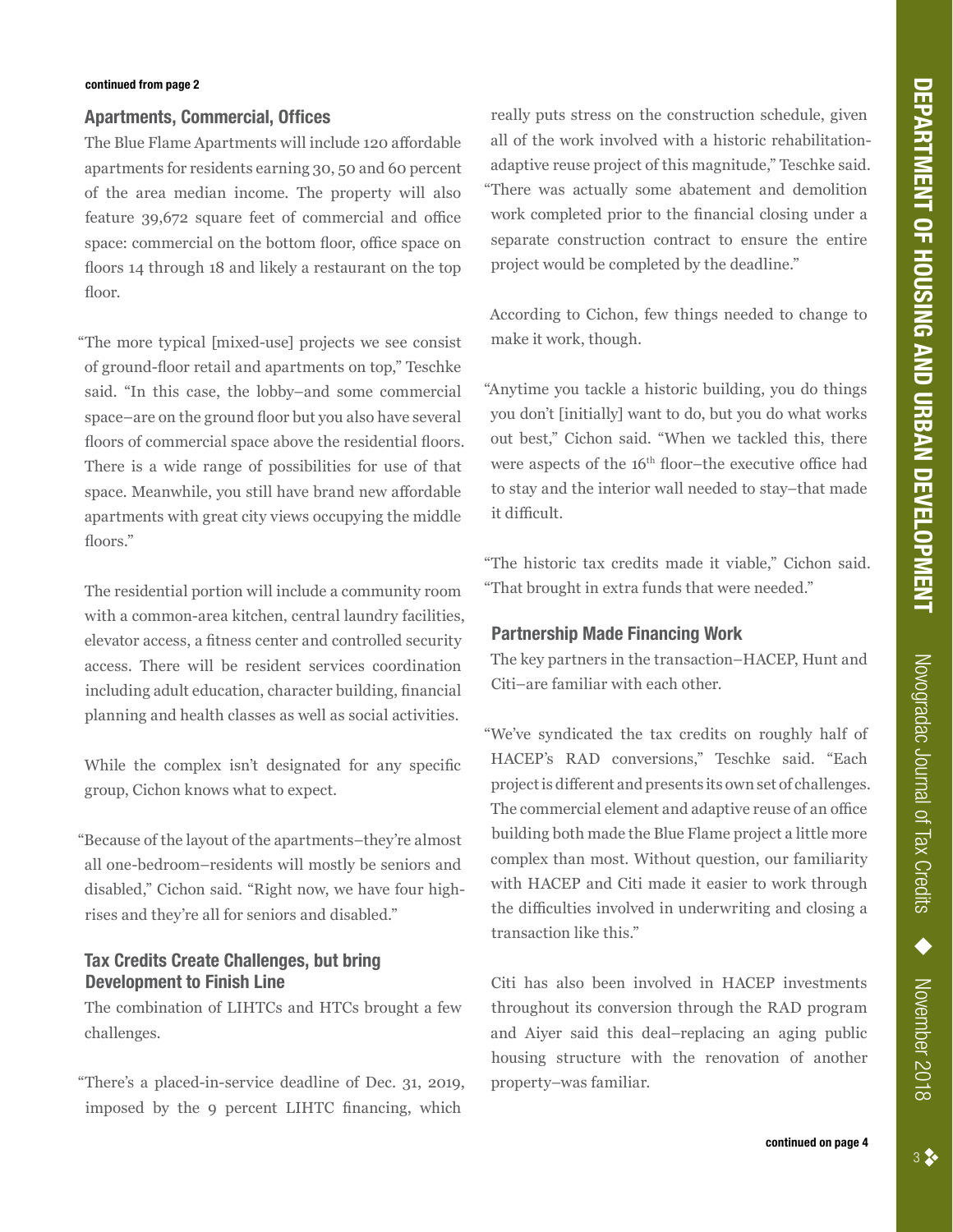#### **continued from page 3**

"A number of housing developers convert public housing to RAD, but the existing public housing developments can't be renovated," Aiyer said. "It's old and the housing authority can't get it renovated, so they have to find other units. The difference here is the adaptive reuse of an office building."

For HACEP, this is the first high-rise building.

"It's all in one location and having it close to all the [city's] infrastructure is critical," Cichon said. "I love the fact that it's our first commercial and residential building with office space. It's a great mix of something we haven't tackled before. It's a high-rise in El Paso with amazing views."

Citi invested \$13.7 million in LIHTC equity and \$9.1 million in federal HTC equity through Hunt Capital Partners. Hunt Capital Partners is providing \$11.1 million in state HTC equity through syndication of the \$12.3 million of state HTC.

"I'm extraordinarily amazed at how

well this was put together and how timely it got closed," Aiyer said.

#### **'People Talk about the Flame'**

The housing is the most important part of the deal, but the flame brings the most interest. It's 21 feet high and made of steel and Plexiglas. During the glory years, it was manually changed, but Cichon expects Internetbased technology to play a role now.



*Image: Courtesy of Housing Authority of the City of El Paso* **The Housing Authority of the City of El Paso in Texas will soon have 120 affordable apartments in the former home to the El Paso Natural Gas Co.**

> "For me, the most exciting part and what everybody talks about is the flame," Cichon said. "You would know the weather for the next day. For us to rebuild it in the 21st century is great. Our plan is to increase its functionality. It's kind of like the ball drop in Manhattan. We'd like it to change for big days–for instance, to have it red, white and blue on the Fourth of July. On normal days it would be for the weather."

 $2 \cdot 4$ 

www.novoco.com